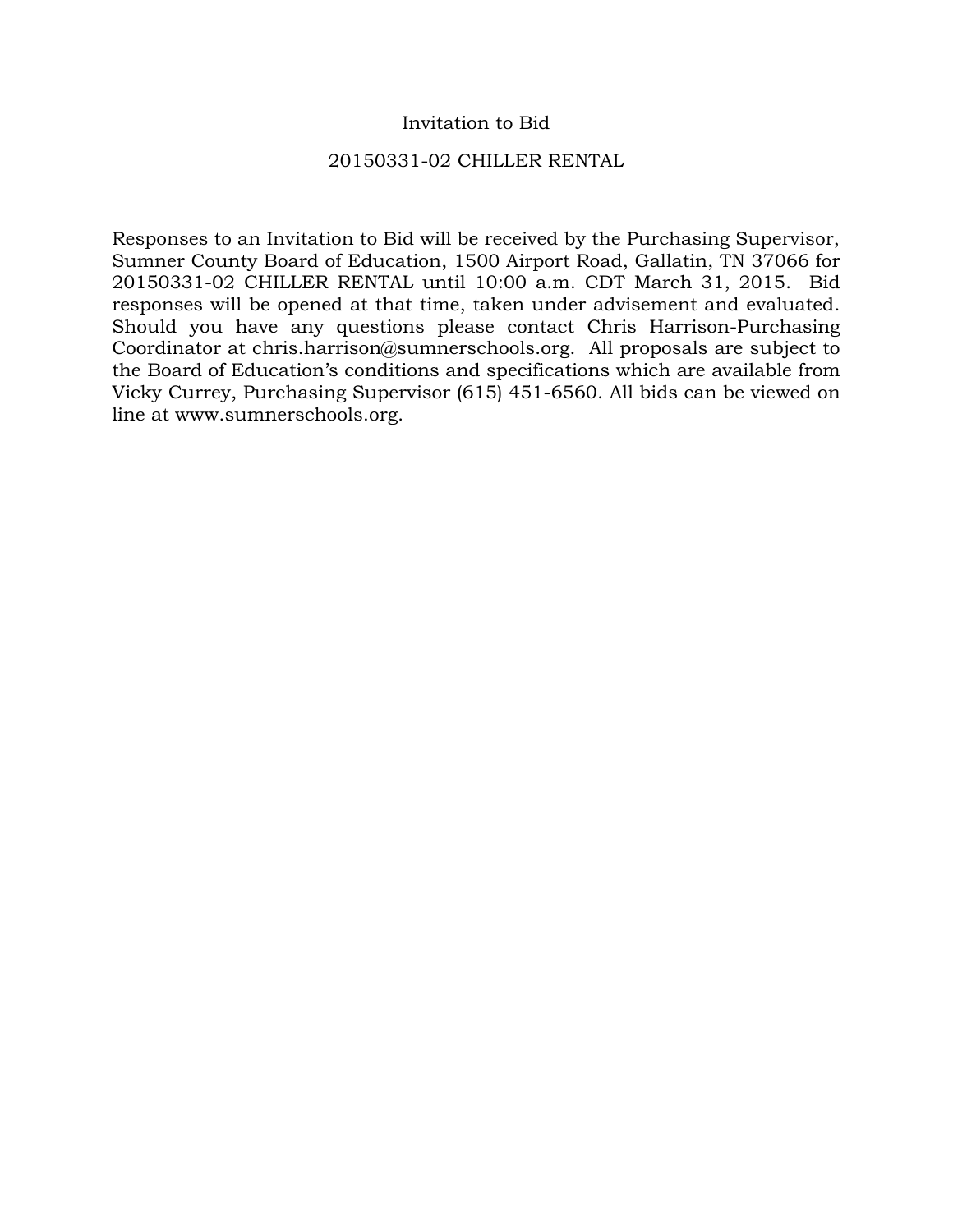#### **NOTICE TO RESPONDENTS**

Responses to an Invitation to Bid will be received by the Purchasing Supervisor in the SUPPORT SERVICE FACILITY CONFERENCE ROOM, Sumner County Board of Education, 1500 Airport Road Gallatin, TN 37066. They will be received until **10:00 A.M. Local Time MARCH 31, 2015** for **20150331-02 CHILLER RENTAL**, at which time the responses will be opened, taken under advisement and evaluated. *BIDS WILL BE POSTED ON www.sumnerschools.org* 

**GENERAL REQUIREMENTS AND CONDITIONS** 

-------------------------------------------------------------------------------------------------------------------------------

- 1. The Sumner County Board of Education reserves the right to accept or reject any and/or all responses in whole or in part, and to waive informalities therein.
- 2. Any responses received after the scheduled closing time for the receipt for responses will not be considered.
- 3. If a mistake is discovered after the responses are received, only the Sumner County Board of Education may allow the respondent to withdraw the entire response.
- 4. Partial payments will not be approved unless justification for such payment can be shown. Terms will be net 30 days.
- 5. Payment will not be made until the said **20150331-02 CHILLER RENTAL** are inspected and approved as meeting all specifications by persons appointed by the Sumner County Board of Education.
- 6. Responses submitted must be in a sealed envelope and marked on the outside as follows: **RESPONSE: 20150331-02 CHILLER RENTAL DEADLINE: 10:00 A.M.; MARCH 31, 2015**
- 7. Facsimile responses will not be considered.
- 8. If a successful bidder violates any terms of their bid, the contract, school board policy or any law they may be disqualified from bidding for a period of two years for minor violations or longer for major violations. Bids from disqualified bidders will not be accepted during the period of disqualification.
- 9. Prices quoted on the response (if any) are to be considered firm and binding until the said **20150331-02 CHILLER RENTAL** are in the possession of the Sumner County Board of Education.
- 10. No purchase or contract is authorized or valid until the issuance of a Board Purchase Order in accordance with Board Policy. No Board Employee is authorized to purchase equipment, supplies or services prior to the issuance of such a Purchase Order.
- 11. Any deviation from these stated terms, specifications and conditions must be coordinated with and approved in writing by the Purchasing Supervisor, Vicky Currey (615) 451-6560.
- 12. All bids that exceed \$25,000 must have the Company Name, License Number, Expiration Date thereof and License Classification of Contractor listed on outside of sealed envelope. As required by State of Tennessee Code Annotated 62-6-119.
- 13. The awarded bidder will be required to post a performance and payment bond in the amount of 25% of the contract price if it exceeds \$100,000 as stated by State of Tennessee Code Annotated 12-4-201.
- 14. If the project cost in excess of \$25,000 a performance bond must be secured by the requesting party in an amount equal to the market improvement value.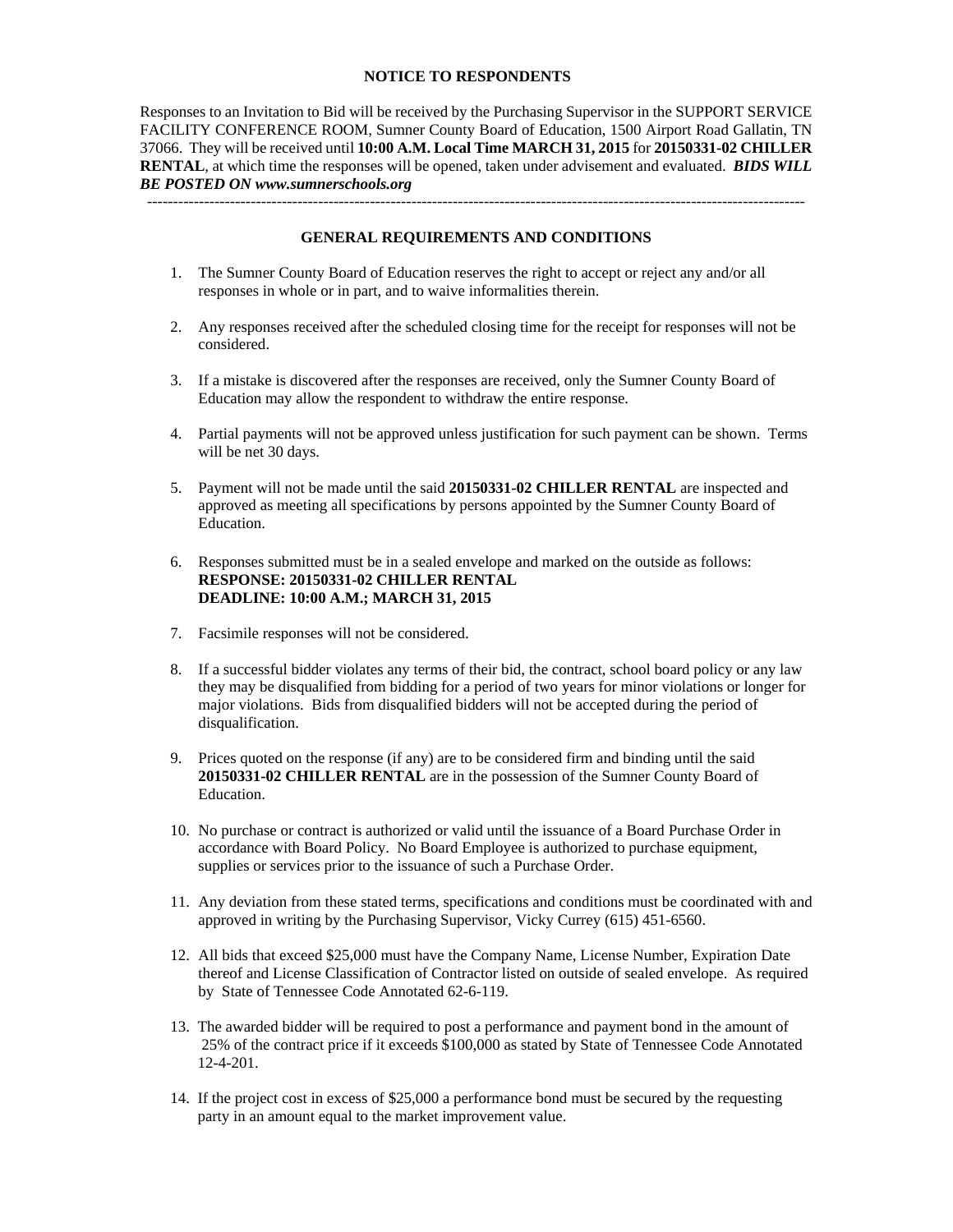# **20150331‐02 CHILLER RENTAL**

The Sumner County Board of Education, herein known as "School System", is soliciting bid proposals from vendors for the rental of an air cooled chiller. The intent of this bid request is to award a contract to a responsible bidder whose proposal conforms to the requirements set forth in this document and is most advantageous to the School System.

One mobile chiller unit will be required for a period of two months beginning on or about April 13, 2015 and ending on or about June 1, 2015. The School System reserves the right to have the chiller removed at any time prior to June 1, 2015. The mobile chiller unit will be installed at Rucker Stewart Middle: 350 Hancock Street, Gallatin, TN 37066 on the back side of the building.

### **SPECIFIC INFORMATION**

| Currently Installed: | Trane                       |
|----------------------|-----------------------------|
|                      | Model No. RTAA1854XG01A1D0B |
|                      | Serial No. U95A25635        |
|                      | 480v; 3 phase               |
|                      | Water Connection: 6 inch    |
|                      |                             |

One (1) mobile, electrically operated high efficiency, air cooled, 200 ton chiller system to supply chilled water to the chilled water distribution system for HVAC utilization. The chiller system is to be supplied with all ancillary equipment (i.e. to include all equipment needed to connect the chillers electrically and connect the water supply/discharge: such as wiring, hoses, piping, pump, etc.). The vendor must include a detailed list off all, included ancillary equipment with the bid documents. The School System shall provide electrical service.

The School System shall remove the existing unit to allow for rental unit to be installed. Water connections are estimated to be within four to eight feet of rental unit hookups. Electrical connections are estimated to be within eight to ten feet of rental unit hookups.

The School System shall provide crane service to unload/load the chiller. The School System shall require notice of the date/time of delivery/pickup. Please note the time is critical. Crane service is billed on an hourly basis.

The following chiller has been selected as an approved equivalent to the existing equipment. Vendors **must** submit documentation for an approved alternate to the equipment listed below. The documentation must be included with the bid documents.

Trane: 200 Ton Air Cooled Chiller Model No. RTAA200

The School System shall require the vendor to provide pricing for startup to insure the unit is operating normally. The Bid Sheet will require a base bid (for the dates indicated in the specifications) and a monthly bid price. The monthly price is for potential need in the months of July and August due to HVAC renovation delays.